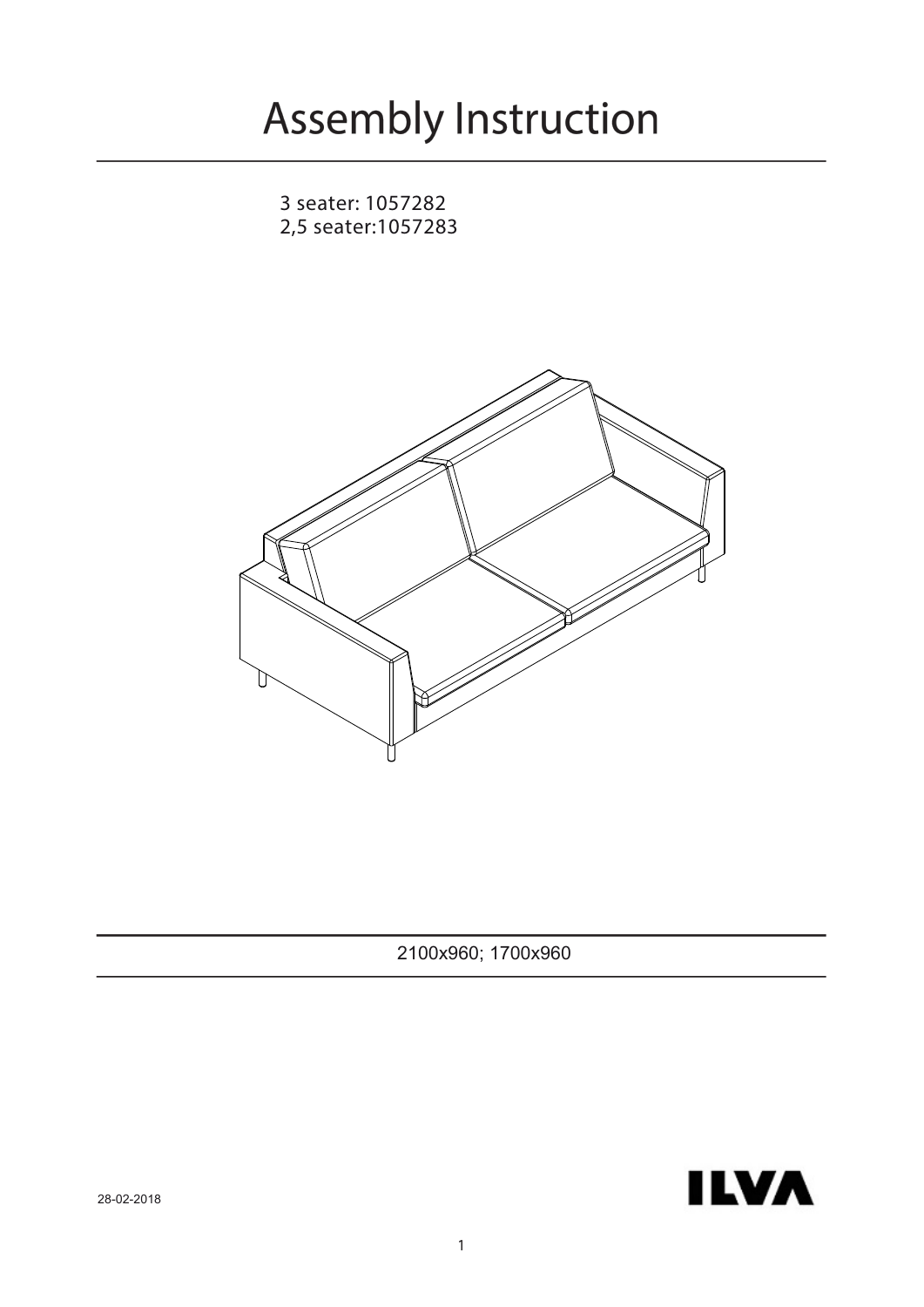## **K�re kunde**

### **Tillykke med dit nye køb. F0lg disse rad og fa det bedste resultat, nar du samler produktet.**

- Læs vejledningen grundigt, før du går i gang
- Find hjælp, hvis I skal være to til at samle møblet
- Tjek at pakken indeholder alle dele pa materialeoversigten
- Saml møblet på et blødt underlag, så du undgår ridser
- Følg vejledningen nøje
- Efterspænd møblet efter en måned
- Gem denne vejledning

#### **Afscet tid**

Nogle møbler kan samles på få minutter. Andre – der f.eks. består af flere dele - kan tage over en time at samle. Afsæt god tid eller gør evt. arbejdet af flere omgange.

Mangler du enkeltdele, eller har du spørgsmål til samlevejledningen? Så kontakt kundeservice på ilva.dk

Venlig hilsen ILVA

## **Dear Customer**

### **Congratulations on your new purchase. Follow this advice and get the best result when assembling the product.**

- Read the instruction carefully before you start
- Get help, If two persons are required for assembly
- Make sure, you have all parts on the total material list
- Work on a soft, flat surface to avoid any damage to the finish
- Follow the assembly instruction
- Tighten the furniture joints after a month
- Keep the assembly instruction

#### **Allocate time**

Some furniture can be assembled in minutes. Others - e.g. products in several parts - can take more than an hour to finish. Make sure to allocate good time or divide up the work.

If any parts are missing or if you have questions for the assembly instruction, please contact costumer support at ilva.dk

Best regards, ILVA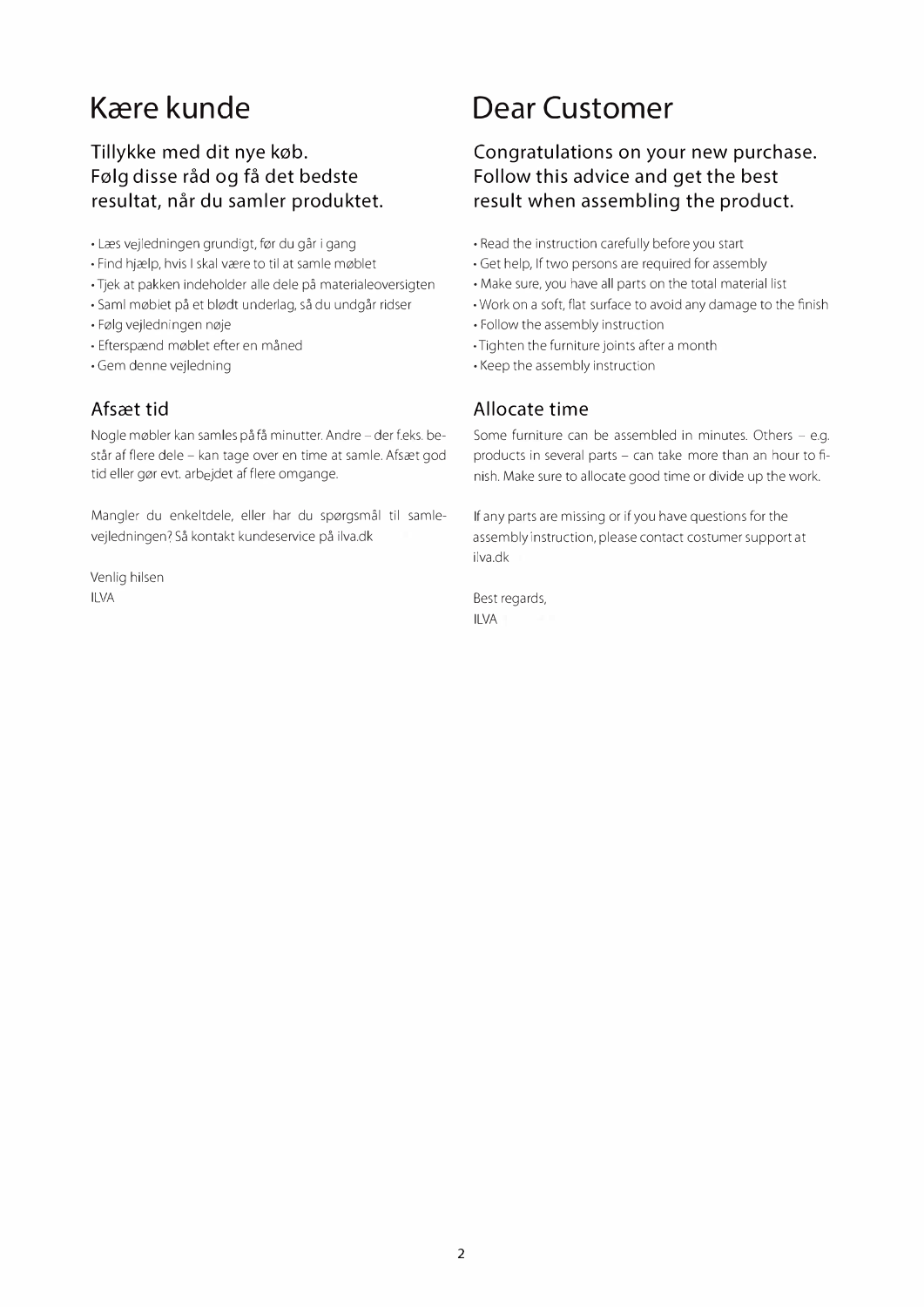# Total material list, hardware



# Total material list, furniture parts